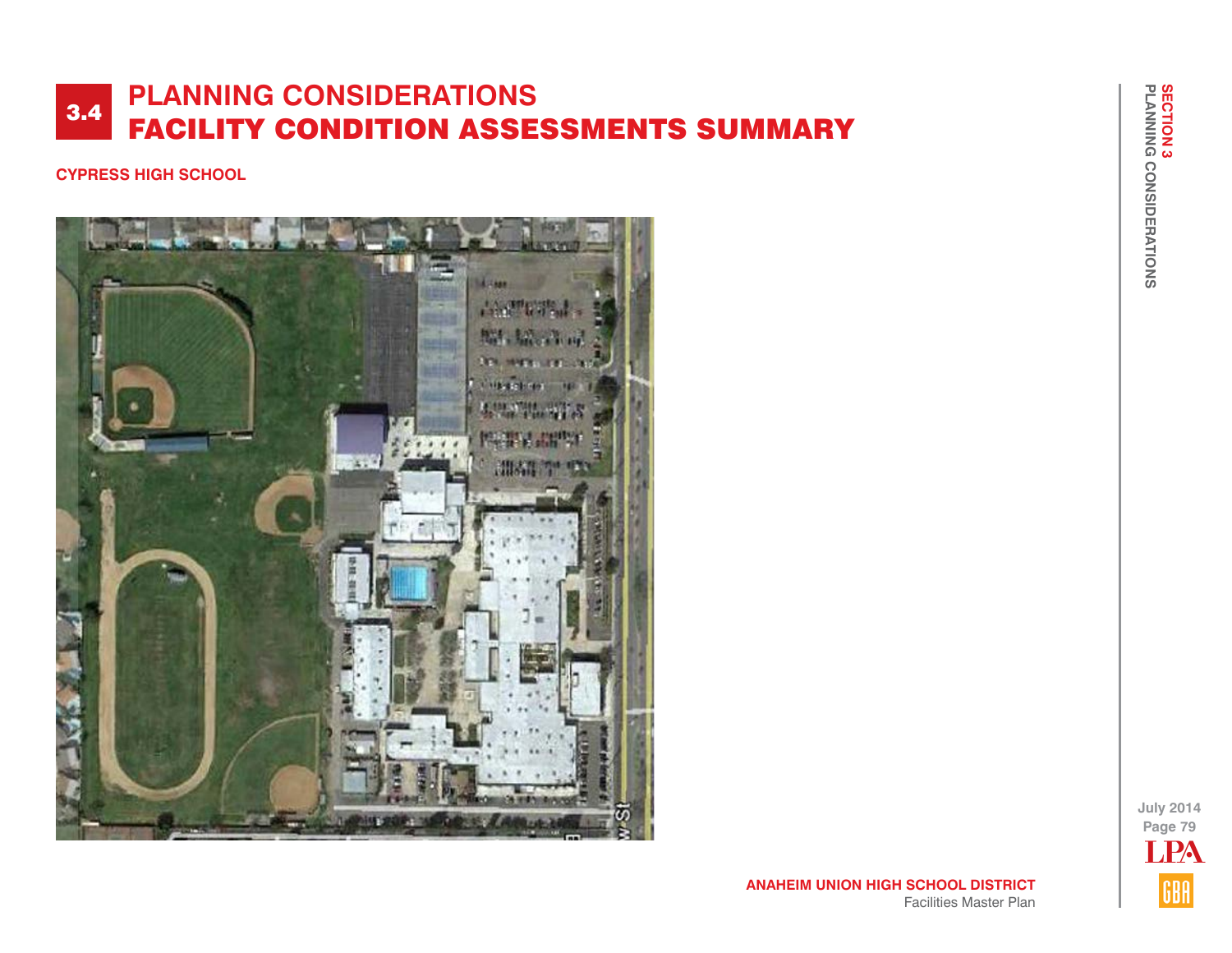## **CYPRESS HIGH SCHOOL**

#### 9801 Valley View Street Cypress, CA 90630

Year Constructed 1973 Year Last Modernized 2006 (Measure Z)

Current Enrollment 2708 Administrative Staff 4 Administrators

166 Faculty

Square Footage 192,991 Site Size (acres) 37.1

# GREATEST NEEDS:

- Highest Program Needs:
	- o Parking and Drop-Off Improvements
	- o Exterior Student Quads and Courtyards
	- o Expand Technology
- Science Common Core: Add three science labs to meet STEM requirements.
- Security: Classrooms open directly into front, security fencing needed to separate fields from Oak Knoll Park.
- **Food Service serving area is undersized.**
- Modernize theater including back stage area.
- Athletic locker rooms improvements.
- Dance room needs new dance floor.
- Replace Quonset hut at the athletic fields.
- ▶ Consider possible expansion to accommodate:



- o Dance room.
- o Cheer storage.
- o Food serving and speedlines.
- Address path-of-travel issues throughout the campus.
- Need for lunch shelters.
- Reconstruct tennis courts providing correct orientation.

#### CONDITION ASSESSMENT

Cypress High School is the newest of eight comprehensive high schools within AUHSD built in 1973. The 37 acre site is located at 9801 Valley View

#### Street, Cypress, CA 90630.

Cypress HS underwent modernization in 2006 as part of Measure Z so the general condition is good. Classroom ceilings, lights, carpet, wall finishes, doors and hardware are relatively new, though some areas of concern remain. Some buildings and/or spaces did not receive modernization. The library and media center, portions of the theater, food service, dance, and other areas require additional work.

Two new buildings were added as a part Measure Z. A two-story, sixteen classroom building and a second gymnasium were added. Total classroom count is approximately 80 with 57 standard classrooms, 7 science labs, 5 computer labs, 2 art rooms, 1 band room, 1 choral room, 8 special education rooms, 2 ASB rooms and 1 yearbook room.

Currently, Cypress High School is in need of three science labs to meet STEM requirements. The Special Education program is concentrated in a small area on campus instead of being properly dispersed and is also in need of sensory/focus rooms. The dance room is in need of expansion and a dance floor. The theater is in need of modernization including lighting, sound system and valances.

The existing food service area is in need of an upgrade. Currently, 2,700 students are served within a 1/2 hour time period in an undersized space. This area should be expanded with the addition of speedlines.

The locker rooms need to be revamped. Add a sufficient number of lockers. The Quonset hut at the athletic fields should be replaced. Consolidate storage bins on a concrete pad. Replace the exterior wooden movable bleachers. Add storage for cheer and wrestling mats.

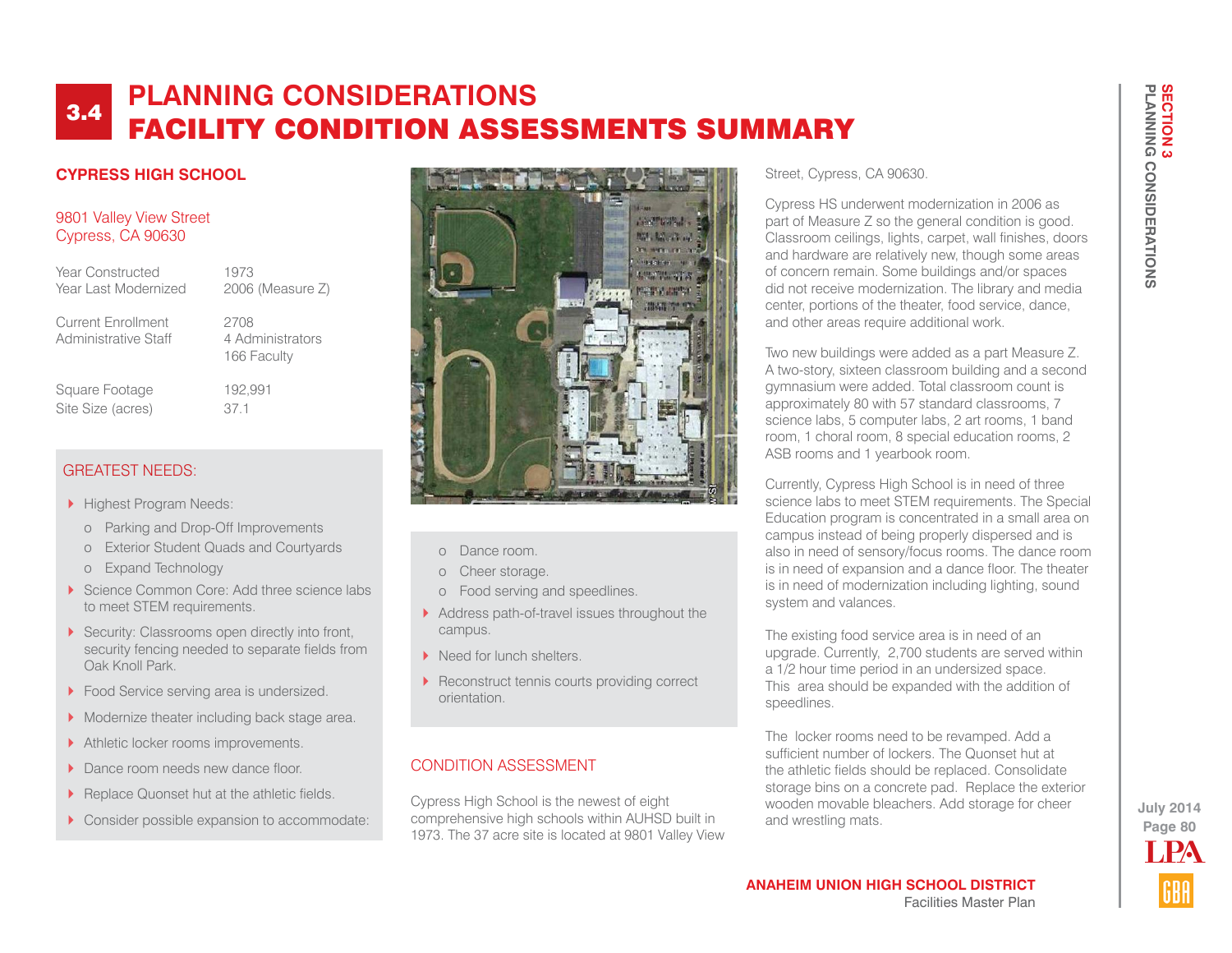## **CYPRESS HIGH SCHOOL**

Most of the campus roofing was repaired during the 2006 modernization, although a tune-up should be included as part of the new FMP. Install rain collectors, downspouts at the 2-story classroom building.

Lastly, the current school marquee needs to be upgraded and its structure painted.

#### SITE CONDITIONS

The condition of the existing quad area, which encompasses 81,000 s.f., is extremely poor with extensive cracking, lifting and slope issues as well as ponding. Numerous ADA compliance issues must be addressed. The quad is also in need of new lunch shelters, hardscape, landscape, technology, a new outdoor stage, and event lighting.

Vehicular parking, traffic circulation and exiting from the student parking lot (163,175 s.f.) are a major problem. The asphalt is in poor condition and needs to be replaced. The addition of a traffic light at Valley View St. has been suggested for safety concerns as well as to relieve congestion during peak drop-off times. There is also a desire to improve curb appeal along Valley View St.

There are ongoing security concerns. The property line for the campus needs to be defined and secured. Some classrooms open directly to the front of the campus without fencing or a perimeter barrier. Fencing is needed to separate the playing fields from Oak Knoll Park on the northwest side of the campus. Approximately 3,750 linear feet of fencing is required to properly secure the site.

The athletic fields and facilities are in need of

improvement. The sports fields need to be reconditioned and the irrigation system replaced with a connection to the existing smart controllers. Various areas on campus need new irrigation and smart controllers. The existing tennis and basketball courts need to be replaced and reconfigured. Determine a final location for the band trailer. Address ponding at the track and at the JV soccer field. Existing bike racks are in good condition.

A standard modernization of the pool is required including new plaster, deck resurfacing, pool covers, starting blocks, pool storage, and pool lights. Consider variable frequency drives (VFD) for the pump motors.

#### BUILDING SYSTEMS

#### PLUMBING

Approximately 50% of the sewer lines need to be replaced. The main domestic water line and backflow device to the campus needs replacement. Site gas piping needs to be replaced. Provide a gas earthquake shutoff valve.

#### **MECHANICAL**

Overall the existing HVAC units are functional and sufficient but will reach the end of their life cycle in the next decade.

#### **ELECTRICAL**

The campus power was modernized in 2006 and is in good condition. All low voltage systems were modernized in 2006. Consider the addition of security cameras. Add a "Quantum" network card to the existing Bogen P.A. system. Expand technology infrastructure throughout campus. Upgrade the existing parking lot lighting with LED

technology for energy efficiency. Evaluate upgrading the existing site lighting.

> **Page 81 July 2014** LPA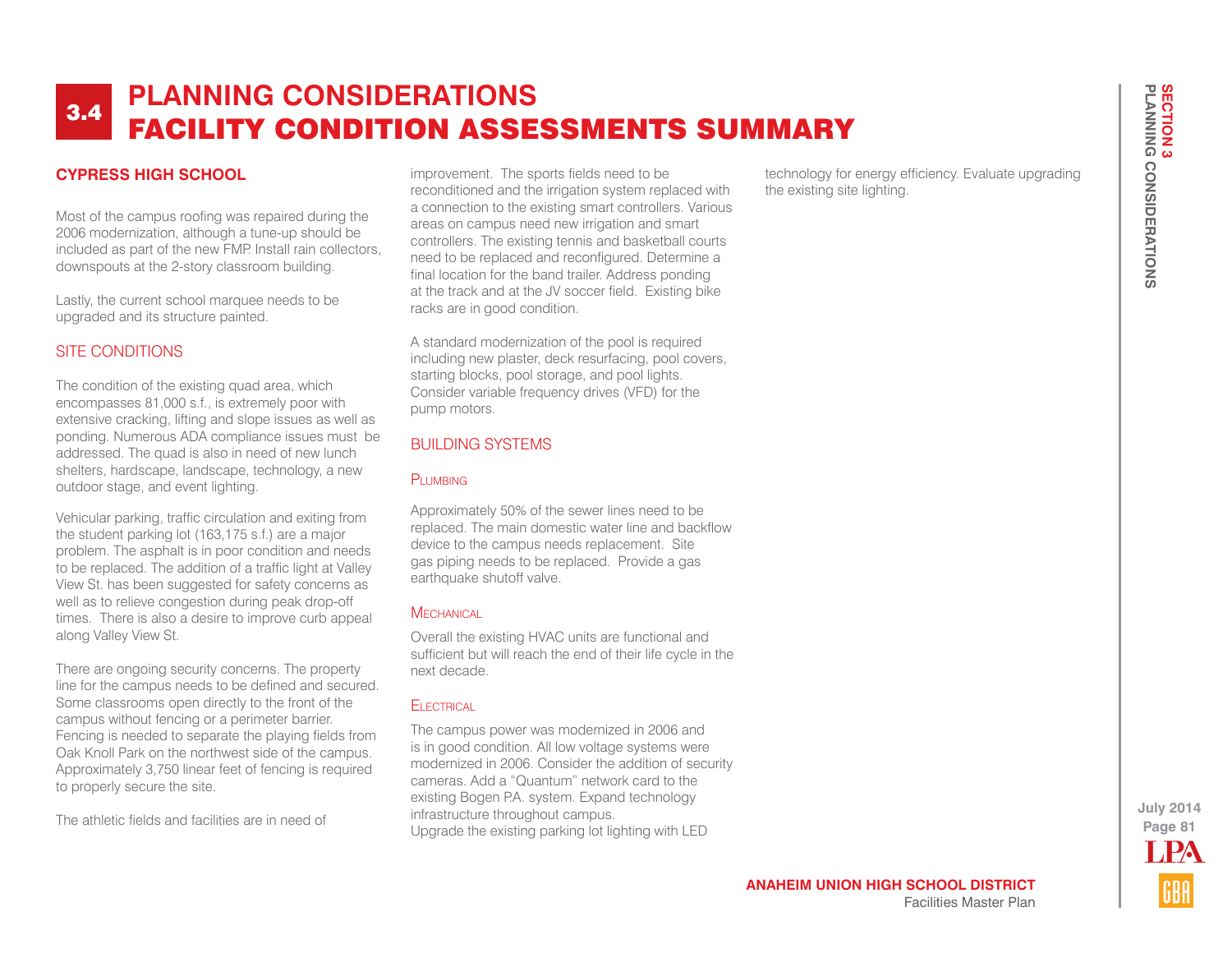



Revamp locker rooms. Major vehicular parking and circulation problems at student lot.



Pool in need of standard modernization.



3,750 l.f. of fencing is required to properly secure the site. Need additional science labs to meet STEM requirements.





Theater needs upgrades.



Basketball and tennis courts need to be reconfigured.



Food service area is in need of additional speed lines. Upgrade central quad.



**ANAHEIM UNION HIGH SCHOOL DISTRICT** Facilities Master Plan

**PLANNING CONSIDERATIONS**

**SECTION 3<br>PLANNING CONSIDERATIONS** 

**SECTION 3**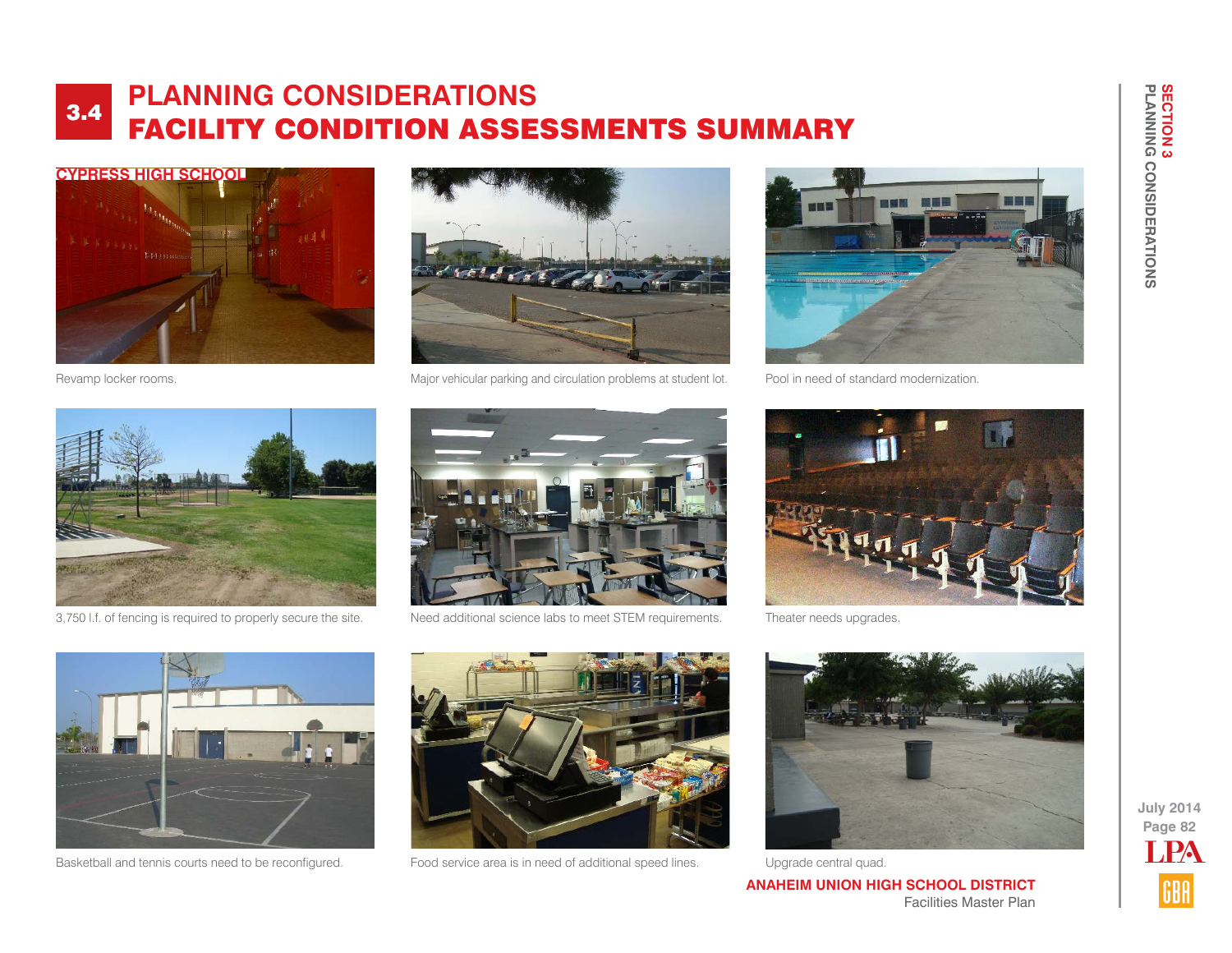#### **CYPRESS HIGH SCHOOL**



**SECTION 3<br>PLANNING CONSIDERATIONS SECTION 3 PLANNING CONSIDERATIONS**

**ANAHEIM UNION HIGH SCHOOL DISTRICT** Facilities Master Plan

**Page 83 July 2014 PA**